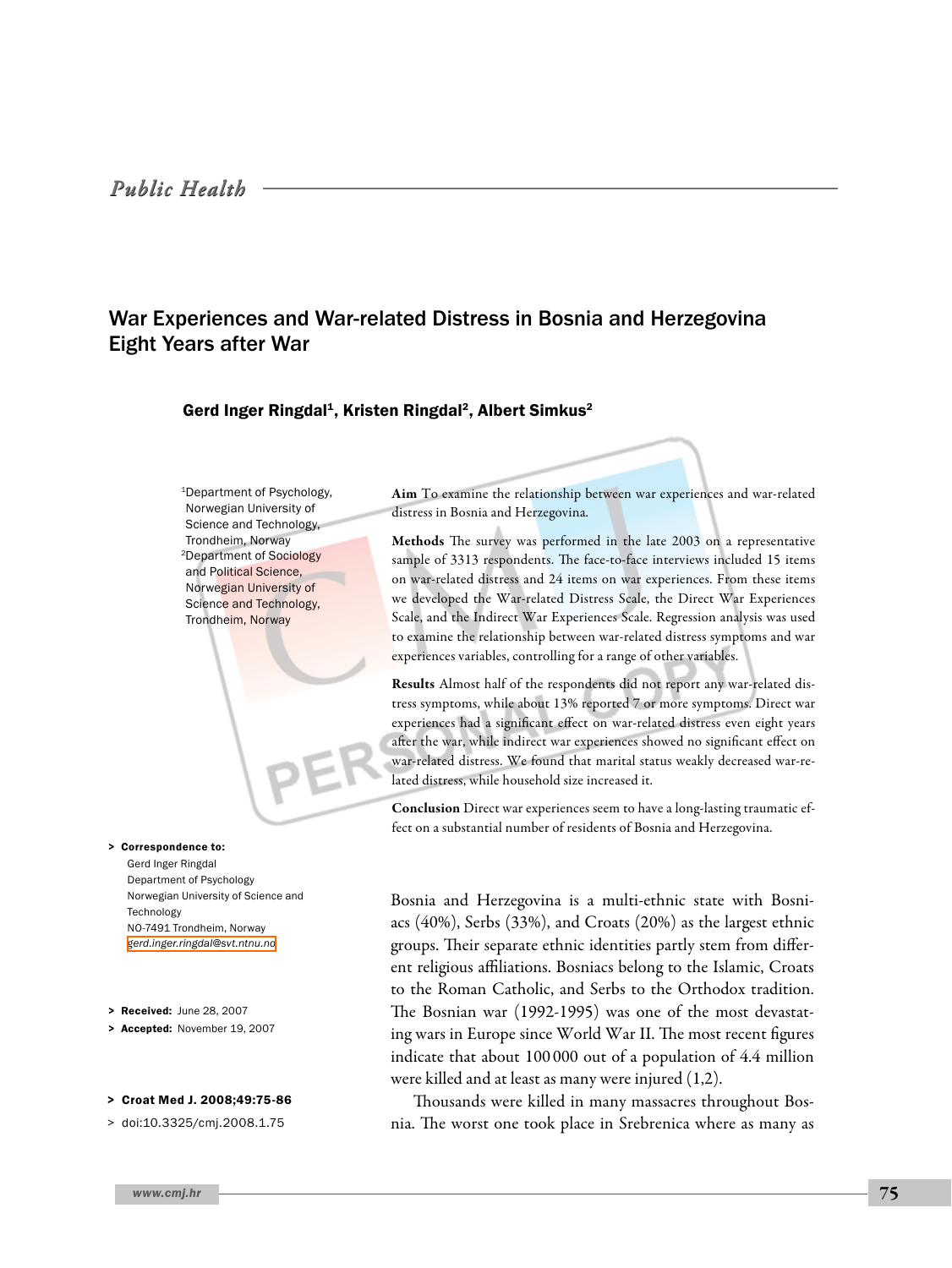8000 Bosniac men and boys were killed by Serbian forces. This massacre was later described as genocide by the International Criminal Tribunal for Yugoslavia (ICTY) in The Hague (3,4). More than two million people were driven away from their homes in the process of ethnic cleansing. According to the World Bank estimates, about 60% of all houses in Bosnia and Herzegovina, half of the schools, and a third of the hospitals were damaged or destroyed (5). War of such an intensity can leave no inhabitants untouched, though some were harmed far more than others (6,7).

Such traumatic, often life-threatening events have been reported to be the main factor predicting posttraumatic stress disorder (PTSD) (8-11). Research has also shown that the effects of war experiences may be present many years after the exposure to traumatic events (12-15). We will use the concept of war-related distress since our instrument measures war-related symptoms.

Our main explanatory variables are based on reported war experiences. In addition, there are many factors that may affect war-related distress, such as social support as well as control variables, including sex, age, education, socio-economic status, and ethnicity.

A number of studies showed that multiple exposures to traumatic events or cumulative traumas were associated with higher levels of psychological problems (16-21).

Studies among Cambodian and Bosnian refugees have shown that the exposure to a variety of adverse events was associated with an increasing risk of PTSD (11,22). Similar findings were obtained among asylum seekers (23) and refugees from diverse cultural backgrounds (24).

Some studies have shown that experiencing direct war violence is a stronger predictor of war-related distress than indirect war experiences (25,26). Another study found, however, high rates of war-related distress despite different degrees of direct exposure (27). We will argue that the distinction between direct and indirect war experiences influences the seriousness of the war distress. Our questionnaire included questions on events the respondents experienced directly, ie, witnessed personally, or that happened to their family or in their community; as well as questions on events the respondents experienced indirectly, ie, about which they were told, but did not personally witness.

Lack of social support may have a negative impact on physical and psychological health, while availability of social support may have a positive impact (28-31). So far, only a few studies have examined the relationship between social support and mental health in social systems which have experienced serious traumatic events (26). Although there are several components of social support (28), we focused on social support from close family relations, which is why we examined respondents' marital status and number of household members.

Earlier research has identified a range of risk factors for developing posttraumatic stress symptoms, such as female sex (20,26,32,33), age (34,35), socioeconomic status (26,36), level of education (26,33,35), and urban residence (26). To estimate the effects of war experiences on war-related distress we controlled for several socio-demographic variables. In addition, we also controlled for belonging to different ethnic groups (Bosniacs, Croats, and Serbs) and ethnic heterogeneous neighborhoods. The aim of this study was to examine whether war experiences have an effect on war-related distress even eight years after the end of the Bosnian war; whether direct war experiences have a stronger effect on war-related distress than indirect war experiences; and whether social support, such as marital status and household size buffers war-related distress.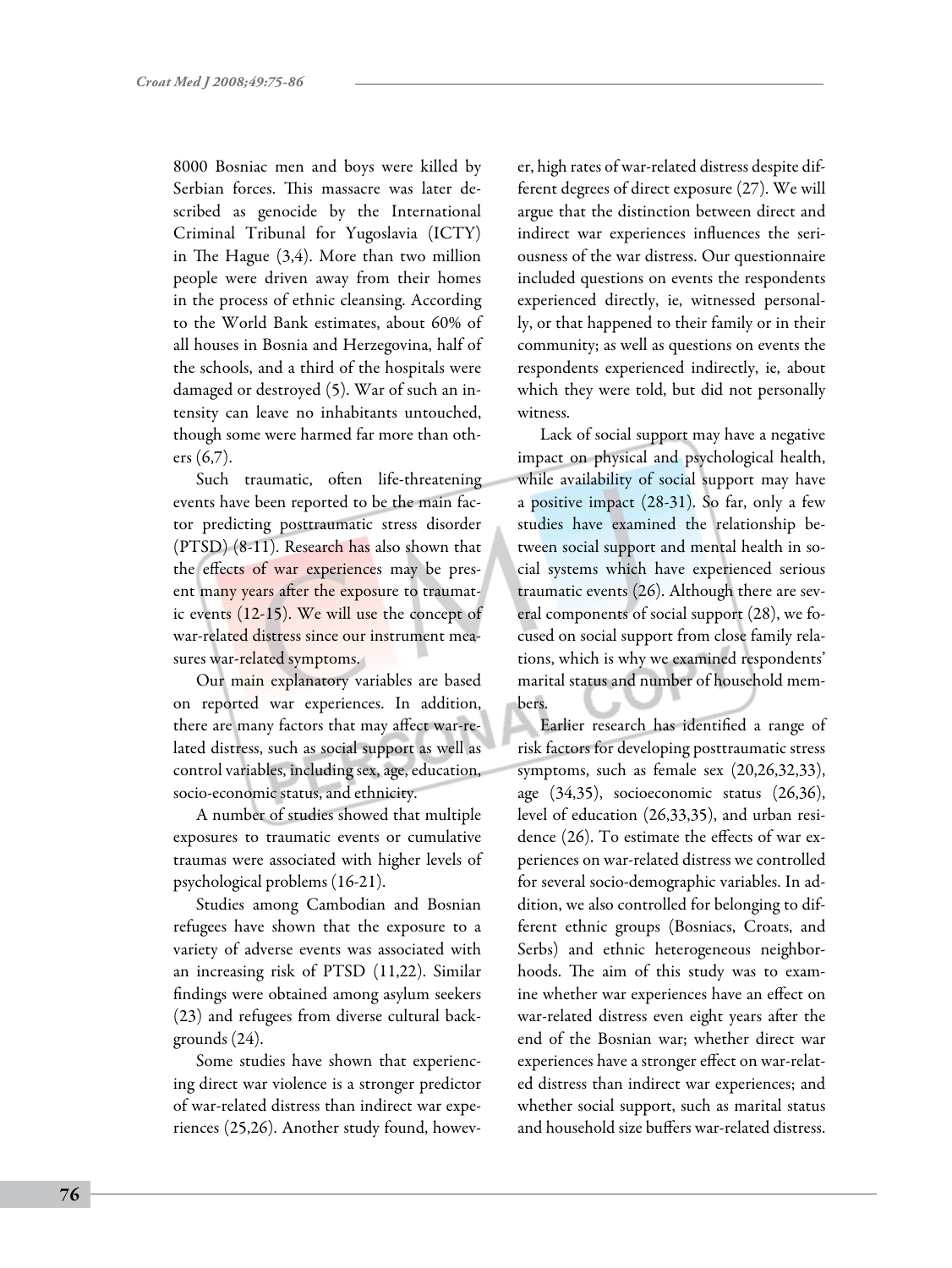#### **Participants and methods**

#### *Study sample*

The data source is the South-East European Social Survey Project (SEESSP), which took place in the period between December 2003 and January 2004 and covered most of the former Yugoslavia, with a total of 21 000 respondents. The SEESSP surveys measured sociodemographic and attitudinal variables, from ethnic relations to gender roles. The fieldwork for the survey was conducted by private survey organization PULS.

The survey in Bosnia and Herzegovina had an aim to provide the samples of the three main ethnic groups, which were large enough to allow ethnic group comparisons with a minimum of sampling errors. For this reason, three separate samples were chosen as follows: one from the Federation municipalities with predominantly Bosniac population, one from the Federation municipalities with predominantly Croat population, and one from the Republic of Srpska. Also, a sample from the municipality of Brčko was chosen. The predominantly Croat municipalities were oversampled relative to their share in the population, to yield estimates for Croats with smaller standard errors. Bosniac, and to a lesser extent Serb municipalities, were relatively under-sampled. As a result, the ethnic composition of our sample differs from the 1991 Census in which there were 43% of Bosniacs, 17% of Croats, and 43% of Serbs (Table 1). It also differs from more current estimates from the Central Intelligence Agency World Factbook for the year 2000, which state that there are 48% of Bosniacs, 14% of Croats, and 37% of Serbs (37).

When these samples are combined and properly weighted, we may obtain correct estimates of the national composition of the country as a whole. However, without a postwar census and with ambiguities in the defini-

| <b>Table 1.</b> Characteristics of the respondents in the net sample |           |
|----------------------------------------------------------------------|-----------|
| Characteristic                                                       | No. (%)   |
| Geographical stratification:*                                        |           |
| Bosniac municipalities                                               | 1300 (39) |
| Croat municipalities                                                 | 1000 (30) |
| Republic of Srpska                                                   | 1013 (31) |
| Place of residence: <sup>†</sup>                                     |           |
| large city - 100 000 or more inhabitants                             | 587 (18)  |
| big town - 10 000 or more inhabitants                                | 904 (28)  |
| small town/village inhabitants                                       | 1793 (55) |
| Ethnicity:                                                           |           |
| Bosniac                                                              | 1304 (39) |
| Croat                                                                | 831 (25)  |
| Serb                                                                 | 1022 (31) |
| other                                                                | 156(5)    |
| Sex:                                                                 |           |
| male                                                                 | 1515 (46) |
| female                                                               | 1798 (54) |
| Age group (years):                                                   |           |
| 18-29                                                                | 1066 (32) |
| 30-49                                                                | 1242 (38) |
| 50-86                                                                | 997 (30)  |
| Marital status:                                                      |           |
| single                                                               | 1068 (33) |
| married                                                              | 1807 (55) |
| divorced                                                             | 106(3)    |
| widowed                                                              | 303(9)    |
| Household size:                                                      |           |
| 1                                                                    | 320 (10)  |
| $2 - 3$                                                              | 1372 (42) |
| 4 or more                                                            | 1573 (48) |
| Education level: <sup>#</sup>                                        |           |
| primary                                                              | 656 (20)  |
| vocational                                                           | 882 (27)  |
| secondary                                                            | 1180 (36) |
| tertiary                                                             | 595 (18)  |
| Social class: <sup>§</sup>                                           |           |
| service                                                              | 572 (18)  |
| routine non-manual                                                   | 322 (10)  |
| skilled workers                                                      | 847 (27)  |
| unskilled workers                                                    | 382 (12)  |
| no class                                                             | 1025 (33) |
| Net monthly household income (KM):                                   |           |
| up to 500                                                            | 1147 (35) |
| 501 to 1500                                                          | 1274 (38) |
| 1501 and more                                                        | 193 (6)   |
| do not know/no income                                                | 699 (21)  |

\*Bosniac municipalities: Banovići, Bihać, Bosanska Krupa, Breza, Bugojno, Bužim, Cazin, Čelić, Centar Sarajevo, Doboj istok, Donji Vakuf, Fojnica, Goražde, Gornji Vakuf-Uskoplje, Gradačac, Gračanica, Hadžići, Ilidža, Ilijaš, Jablanica, Kakanj, Kalesija, Kladanj, Ključ, Konjic, Lukavac, Maglaj, Mostar-Bosniac, Novi Grad Sarajevo, Novo Sarajevo, Novi Travnik, Olovo, Sanski Most, Sapna, Srebrenik, Stari Grad Sarajevo, Tešanj, Travnik, Tuzla, Vareš, Velika Kladuša, Visoko, Vitez, Vogošća, Zavidovići, Zenica, Živinice; Croat municipalities: Busovača, Čapljina, Čitluk, Dobretići, Domaljevac-Šamac, Drvar, Glamoč, Grude, Jajce, Kiseljak, Kreševo, Livno, Ljubuški, Mostar-Croat, Neum, Odžak, Orašje, Posušje, Prozor-Rama, Široki Brijeg, Stolac, Tomislavgrad, Usora, Žepče; Republic of Srpska municipalities: Banja Luka, Bijeljina, Bileća, Bosanski Brod (Srpski brod), Bratunac, Čajniče, Čelinac, Derventa,, Doboj, Foča (Srbinje), Gacko, Gradiška, Istočna Ilidža (Srpska Ilidža), Kneževo, Kotor Varoš, Kozarska Dubica, Laktaši, Lopare, Modriča, Mrkonjić-Grad, Nevesinje, Novi Grad, Novo Goražde (Srpsko Goražde), Osmaci, Pale, Petrovo, Prijedor, Prnjavor, Rogatica, Samac, Šekovići, Šipovo, Sokolac, Srbac, Srebrenica, Lukavica (Srpsko Novo Sarajevo), Teslić, Trebinje, Ugljevik, Višegrad, Vlasenica, Zvornik;

Brčko (neither in the Federation nor in the Republika Srpska).

†Place of living is based on the question about the population density of the place where the respondents were living at the time of the interview. The original 8 categories on the card shown to the respondents were collapsed into the 3 categories shown in the table. ‡Educational level is a collapsed version of 14 categories on the card shown to the **respondents** 

§Social class is constructed from a classification of respondent's main occupation based on the present or former occupation. The original 17 categories were collapsed into a set of four classes to simulate the Erikson and Goldthorpe class schema (41) In addition, the fifth "class" consists of respondents with no class assigned, ie, persons that had never had an occupation or who did not answer the question.

IINet monthly household income is collapsed from 28 categories on a card of income intervals shown to the respondents.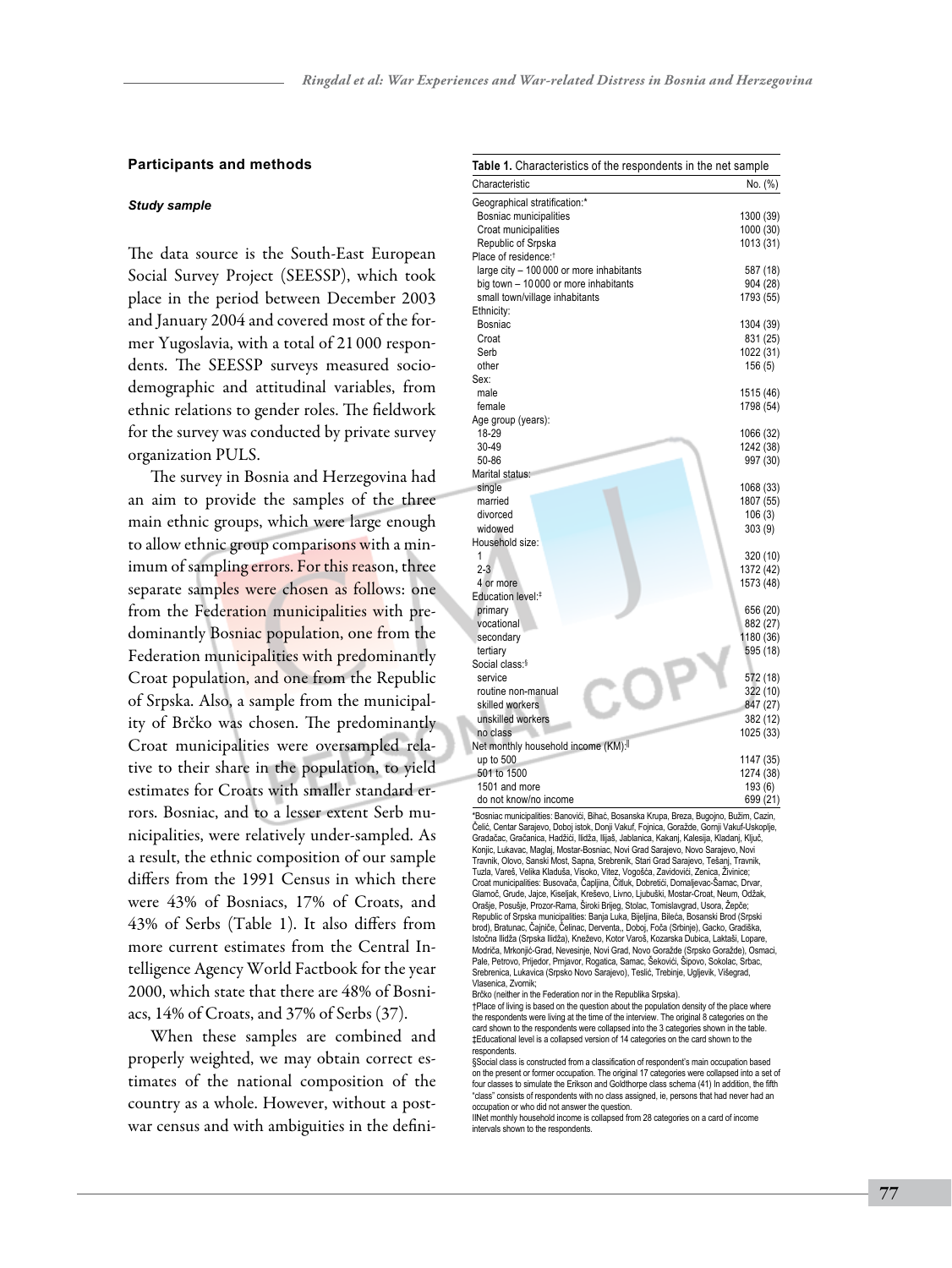tion of residence, such estimates, especially for municipalities, are imprecise and subject to debate. In these analyses, we used combined samples without weights. We did this to improve the standard errors for ethnic Croats and to keep our tests of significance as accurate as possible. Since we used multivariate models in which ethnic group was a control variable, the ethnic composition of the sample does not directly bias the effects of other variables.

All of the large and medium sized Bosniac, Croat, and Serb municipalities were included, as well as a random sample of smaller municipalities, making it a total of 114 municipalities from all cantons (including Brčko). This sample of municipalities was drawn up by two of the largest survey sampling organizations in Bosnia and Herzegovina, Mareco Index Bosnia and PULS. Within the selected municipalities, households were selected proportional to the estimated municipality size, so the unweighted sample is representative of the distribution of persons across municipalities within each of the three major sample regions.

The geographical starting points were chosen by the survey agency on the basis of maps of the settlements (divided into urban and rural areas), and clusters of eight respondents were interviewed for each starting point. A single respondent from each household was interviewed, with households selected as approximately every fourth household in a specified walking pattern beginning with the starting point. Within households, the respondent was selected from household members aged 18-90, using the "nearest birthday" method. After the initial survey analyses, it was estimated that local minorities within municipalities predominantly inhabited by one ethnic group (for example, Bosniacs within predominantly Croat municipalities) were underrepresented. However, there are relatively few

such persons. To correct for this, small supplemental samples were taken from residential enclaves of such minorities.

In the absence of a complete population register or a post-war census, this is the best sample method possible, used in the best available large representative social surveys for Bosnia and Herzegovina. Migration, emigration, mortality, and fertility have clearly changed the demographic structure since the last, 1991 census. Even the basic demographic distributions are not precisely known, particularly for geographical areas within the country. Thus, we cannot compare our sample by education or profession with other estimates for 2003-2004, based on substantially larger samples and better sampling methods. According to United Nations Population Division estimates of the overall age and sex distribution for persons in the age range 20- 89 in Bosnia and Herzegovina for 2005, there were 48% of men and 52% of women, compared with 46% of men and 54% of women in our unweighted sample. United Nations estimated (38) that the percentage of population in the age groups 20-34, 35-59, and 60-89 was 30%, 45%, and 25%, respectively, while according to our estimates there were more young people and fewer old people (Table 1). In our analyses, we controlled for age and sex. Re-weighting to match the UN estimates did not substantially change our estimates and decreased the accuracy of our significance tests.

Respondents were told that participation was voluntary and provided verbal informed consent. The overall refusal rate was approximately 30 %. The face-to-face interviews were conducted by survey organization employees. The names and addresses of the respondents, as well as the original questionnaire, were strictly confidential. We were concerned that some questions were somewhat "disturbing," but according to pre-tests the respondents did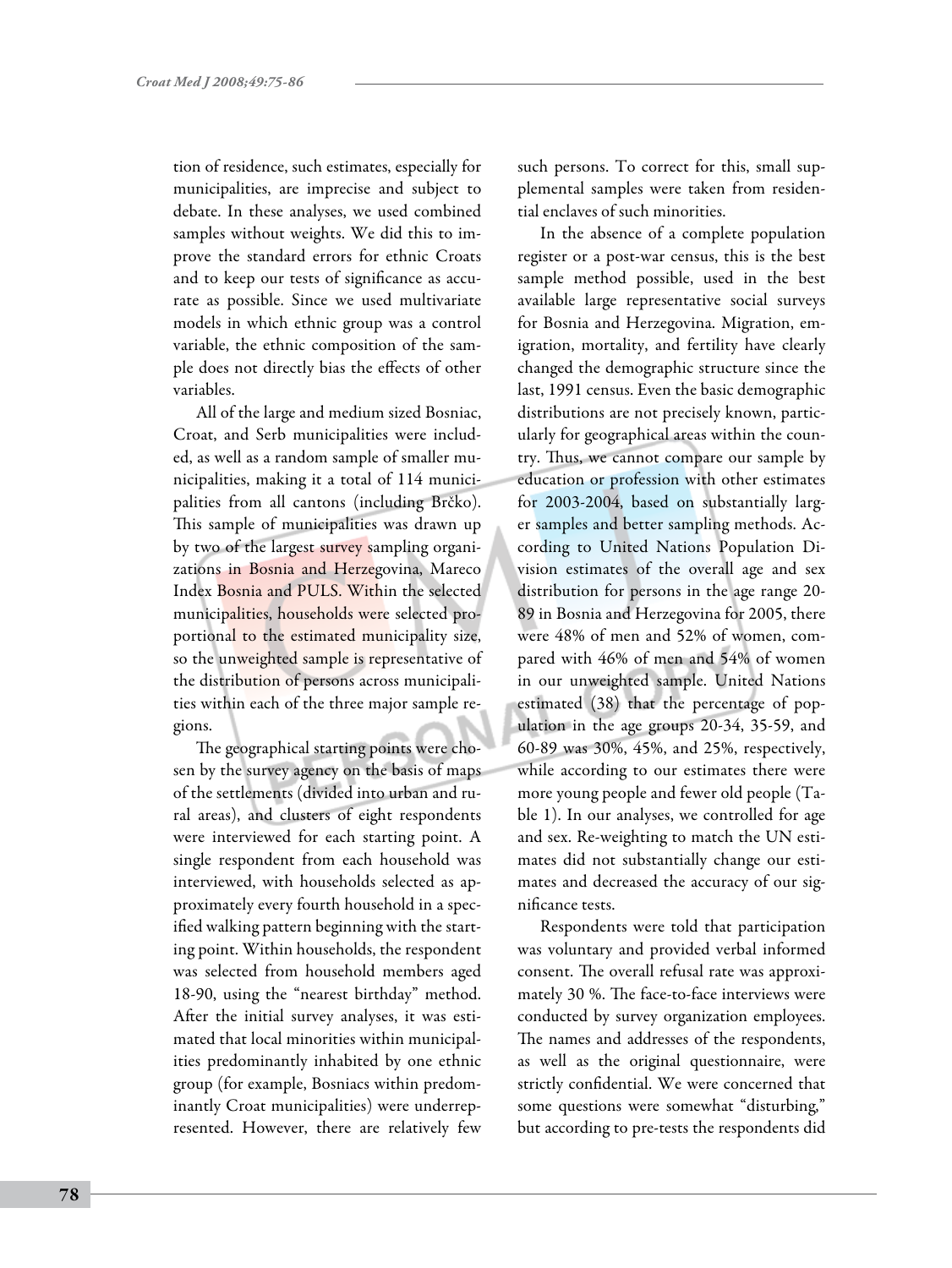not find this to be a problem. Moreover, they reported that they appreciated being able to report what they had witnessed.

### *The War-related Distress Scale*

We employed the War-related Distress Scale consisting of 15 dichotomous items, already used in a survey in Croatia in 1996 (26). The sequence of identically formatted questions was preceded by a brief introduction (Table 2). The items are presented in the order they were posed to the respondents, with "Yes" and "No" as response categories. The percentages of respondents who reported the various types of war-related distress symptoms are shown in the "Yes" column.

To check whether the 15 items form a one-dimensional War-related Distress Scale with desirable psychometric properties, we used the Mokken scaling model (39) as implemented in the computer program Mokken Scaling Program version 5 for Windows (40). A Loevinger's coefficient H of 0.55 indicates a strong Mokken scale. This means that the response to the items displays a cumulative pattern. The reliability, as measured by ρ in the Mokken scaling model, is 0.92. The War-related Distress Scale was computed as the sum of valid answers, 0 or 1, for the 15 items. Respondents with less than 13 valid answers were set to a missing value for the scale and excluded from the analyses involving the War-related Distress Scale. The distribution of the scale showed a strong clustering at the lower end. The skewness of the scale led us to the question whether it was suitable to apply ordinary least squares regression analysis. Rather than abolishing our intent to use this technique, we decided to supplement it by dichotomizing the scale based on the threshold of seven or more reported war-related distress symptoms. About 13% of the respondents exceeded this threshold.

#### *The war experiences scales*

The war experiences section in the interview included 24 identically formatted questions in two blocks, which were the basis for deriving

| Table 2. War-related distress in Bosnia and Herzegovina in 2003-2004, percentages; n = 3313 for percentages, n = 2893 for the Mokken scaling analysis                                   |        |                         |                          |         |  |
|-----------------------------------------------------------------------------------------------------------------------------------------------------------------------------------------|--------|-------------------------|--------------------------|---------|--|
|                                                                                                                                                                                         |        | No. (%) of total sample |                          |         |  |
| War-related distress items*                                                                                                                                                             | yes    | no                      | don't know/<br>no answer | $H_i^+$ |  |
| 1. Recurrent and bothersome thoughts or memories about a traumatic war-related event?                                                                                                   |        | 1030 (31) 2167 (65)     | 116(4)                   | 0.62    |  |
| 2. Recurrent distressing dreams about a traumatic war-related event?                                                                                                                    |        | 685 (21) 2502 (76)      | 126(4)                   | 0.54    |  |
| 3. Recurrent sense of reliving past war-related distress in the present, such as flashbacks?                                                                                            |        | 537 (16) 2621 (79)      | 155(5)                   | 0.51    |  |
| 4. Persistent intense emotional or physical distress at exposure to cues that symbolize or resemble an aspect of<br>war-related distress (within you or outside)?                       |        | 451 (14) 2708 (82)      | 154(5)                   | 0.57    |  |
| 5. Persistent avoidance behaviors, thoughts, or feelings related to war-related distress, such as avoiding certain<br>conversations, ideas, or activities that arouse painful memories? |        | 541 (16) 2612 (79)      | 160(5)                   | 0.50    |  |
| 6. Persistent loss of memory for important parts of a war-related distress?                                                                                                             | 303(9) | 2856 (86)               | 154(5)                   | 0.50    |  |
| 7. Markedly diminished interest or participation in usual activities?                                                                                                                   | 287(9) | 2879 (87)               | 147(4)                   | 0.59    |  |
| 8. Persistent feelings of being detached or estranged from others such as family members with whom you have<br>felt close?                                                              | 275(8) | 2905 (88)               | 133(4)                   | 0.59    |  |
| 9. Persistent reductions in the ability to feel your emotions or feelings of emotional numbness?                                                                                        |        | 404 (12) 2759 (83)      | 150(5)                   | 0.53    |  |
| 10. A persistent sense of a foreshortened future?                                                                                                                                       |        | 1119 (34) 2047 (62)     | 147(4)                   | 0.58    |  |
| 11. Persistent difficulty falling or staying asleep?                                                                                                                                    |        | 493 (15) 2691 (81)      | 129(4)                   | 0.50    |  |
| 12. Persistent irritability or outbursts of anger?                                                                                                                                      |        | 444 (13) 2740 (83)      | 129(4)                   | 0.54    |  |
| 13. Diminished ability to concentrate?                                                                                                                                                  |        | 563 (17) 2610 (79)      | 140(4)                   | 0.55    |  |
| 14. Being easily startled or panicked frequently?                                                                                                                                       |        | 603 (18) 2572 (78)      | 138(4)                   | 0.54    |  |
| 15. Significant impairment in social, occupational, or other important areas of functioning (as a result of emotional<br>distress)?                                                     |        | 288 (9) 2851 (86)       | 174(5)                   | 0.60    |  |
| Scalability, H                                                                                                                                                                          |        |                         |                          | 0.55    |  |
| Reliability, p                                                                                                                                                                          |        |                         |                          | 0.92    |  |

\*Introduction to war-related distress questions: \*Now we want to ask you some questions about your thoughts and feelings, some maybe due to the war, others about your feelings in<br>general. We appreciate that these are priva have these kinds of feelings or experiences.

†H, – Loevinger's H, the measure of scalability in the Mokken Scaling Program. The coefficient is computed for each item (H,) and for the total scale (H); ρ – the measure of reliability<br>in the Mokken scaling model.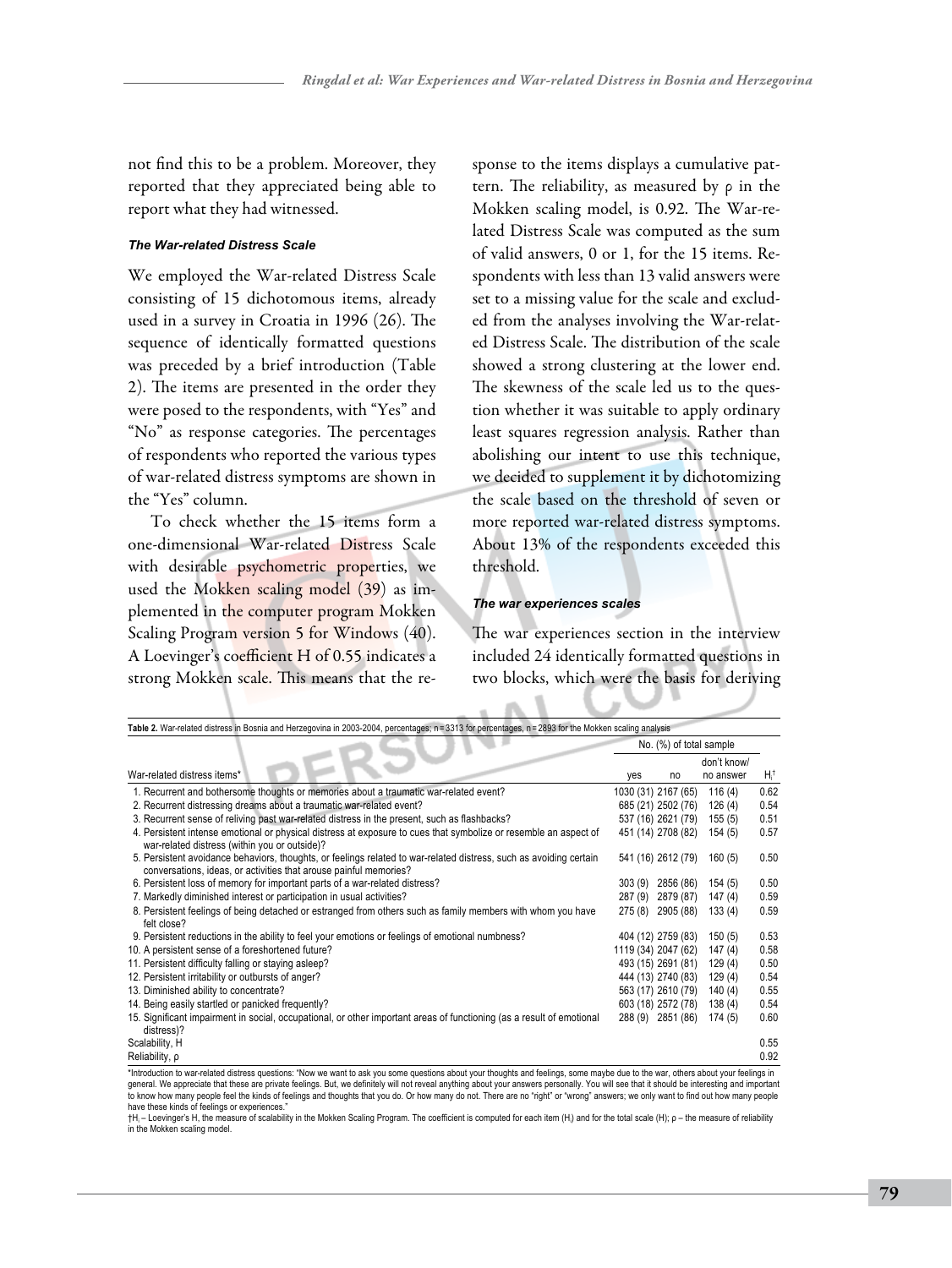our scales. The first block, with 13 questions, dealt with personal, direct experiences of violence. The second block, with 11 questions, dealt with indirect experiences of violence, ie, those that happened to the family and friends of the respondent and in the respondent's community.

We argued that direct war experiences may have a more powerful effect than indirect war experiences. Initial analyses supported this by indicating that the two blocks of items tap different dimensions. Therefore, we decided to search for scales among the items within each block by means of the Mokken Scaling Program (Table 3). There were 13 questions on direct experiences. Only one of them, the item 13 "You having to leave the country" did not scale. The remaining items formed a strong Mokken scale, indicated by a scalability coefficient of 0.49 and a reliability coefficient of 0.86. Looking at individual items, the Hi showed more variation than for the War-related Distress Scale. The poorest item in terms of the scalability was the item 12: "being forced to leave one's home" with  $H_{12}=0.31$ , just above the minimum inclusion criteria of 0.30 (Table 3).

Questions on indirect exposure to violence were analyzed in the same manner as the questions on direct exposure. The outcome of the scaling analysis was even better; the overall H was 0.56 and the reliability was 0.88. The individual items showed better scalability than in the previous analysis, the lowest coefficient was  $H1_3=0.45$ , and no items had to be rejected.

Table 3. War experiences in Bosnia and Herzegovina, in retrospect from the interviews in 2003-2004, percentages; n = 3313 for percentages, n = 2848 for the Mokken scaling analysis

|                                                                                                                                                                                      | No. (%) of total sample |           |             |      |
|--------------------------------------------------------------------------------------------------------------------------------------------------------------------------------------|-------------------------|-----------|-------------|------|
|                                                                                                                                                                                      |                         |           | don't know/ |      |
| Direct war experiences of*                                                                                                                                                           | yes                     | no        | no answer   | Ηt   |
| 1. Shooting (even if no one was hurt).                                                                                                                                               | 2649 (80)               | 584 (18)  | 80(2)       | 0.77 |
| 2. Artillery bombardment (even if no one was hurt).                                                                                                                                  | 2445 (74)               | 781 (24)  | 87(3)       | 0.71 |
| 3. Bombing from airplanes or missiles (even if no one was hurt).                                                                                                                     | 1932 (58)               | 1276 (39) | 105(3)      | 0.47 |
| 4. Attacks with knives or clubs.                                                                                                                                                     | 667 (20)                | 2523 (76) | 123(4)      | 0.36 |
| 5. Your family or friends being seriously wounded.                                                                                                                                   | 1334 (40)               | 1866 (56) | 113(3)      | 0.48 |
| 6. Other people, not family or friends, being seriously wounded.                                                                                                                     | 1581 (48)               | 1620 (49) | 112(3)      | 0.55 |
| 7. Persons being raped.                                                                                                                                                              | 245(7)                  | 2920 (88) | 148(4)      | 0.46 |
| 8. Family members or friends being killed or taken away and never seen again.                                                                                                        | 767 (23)                | 2411 (73) | 135(4)      | 0.47 |
| 9. Other persons being killed.                                                                                                                                                       | 1186 (36)               | 2005(61)  | 122(4)      | 0.52 |
| 10. The destruction of your home, farm, or business.                                                                                                                                 | 969 (29)                | 2239 (68) | 105(3)      | 0.45 |
| 11. Being captured and held prisoner by enemy forces.                                                                                                                                | 277(8)                  | 2932 (88) | 104(3)      | 0.49 |
| 12. Being forced to leave your home and move to another part of the country.                                                                                                         | 918 (28)                | 2306 (70) | 89(3)       | 0.31 |
| 13. Having to leave the country and live in a country abroad as a refugee.                                                                                                           | 514 (16)                | 2707 (82) | 92(3)       | 0.15 |
| Scalability, H                                                                                                                                                                       |                         |           |             | 0.49 |
| Reliability, p                                                                                                                                                                       |                         |           |             | 0.86 |
| Indirect war experiences of <sup>#</sup>                                                                                                                                             |                         |           |             |      |
| 1. Shooting (even if no one was hurt).                                                                                                                                               | 2936 (89)               | 264(8)    | 113(3)      | 0.82 |
| 2. Artillery bombardment (even if no one was hurt).                                                                                                                                  | 2783 (84)               | 410 (12)  | 120(4)      | 0.69 |
| 3. Bombing from airplanes or missiles (even if no one was hurt).                                                                                                                     | 2318 (70)               | 844 (25)  | 151(5)      | 0.45 |
| 4. Attacks with knives or clubs.                                                                                                                                                     | 1304 (39)               | 1803 (54) | 206(6)      | 0.52 |
| 5. Seriously wounding.                                                                                                                                                               | 2089 (63)               | 1076 (32) | 148(4)      | 0.50 |
| 6. Being killed                                                                                                                                                                      | 2003 (60)               | 1168 (35) | 142 (4)     | 0.52 |
| 7. Being raped.                                                                                                                                                                      | 519 (16)                | 2539 (77) | 255(8)      | 0.70 |
| 8. Being captured and held prisoner by enemy forces.                                                                                                                                 | 1466 (44)               | 1670 (50) | 177(5)      | 0.61 |
| 9. Homes, farms, or businesses being destroyed.                                                                                                                                      | 2254 (68)               | 917 (28)  | 142(4)      | 0.58 |
| 10. Being forced to leave homes and move to another part of the country.                                                                                                             | 2293 (69)               | 882 (27)  | 138(4)      | 0.55 |
| 11. Being forced to leave the country and live in a foreign country as refugees.                                                                                                     | 1903 (57)               | 1247 (38) | 163(5)      | 0.53 |
| Scalability, H                                                                                                                                                                       |                         |           |             | 0.56 |
| Reliability, p                                                                                                                                                                       |                         |           |             | 0.88 |
| *Introduction to the questions on direct war experiences: "The next set of questions is about things vou vourself experienced directly. During the period of war. from 1992 to 1995. |                         |           |             |      |

\*Introduction to the questions on direct war experiences: "The next set of questions is about things you yourself experienced directly. During the period of war, from 1992 to 1995,<br>which of the following things did you act

Note that question 13 was excluded from the scale because of an H-value below 0.30.

†H<sub>i</sub> – Loevinger's H, the measure of scalability in the Mokken Scaling Program. The coefficient is computed for each item (H) and for the total scale (H). ρ: the measure of reliability in the Mokken scaling model.

‡Introduction to the questions on indirect war experiences: "During the war, which of the following things happened to any members of your family or friends as victims, even if they happened when they were away from you, and you did not personally see it happening while it was going on?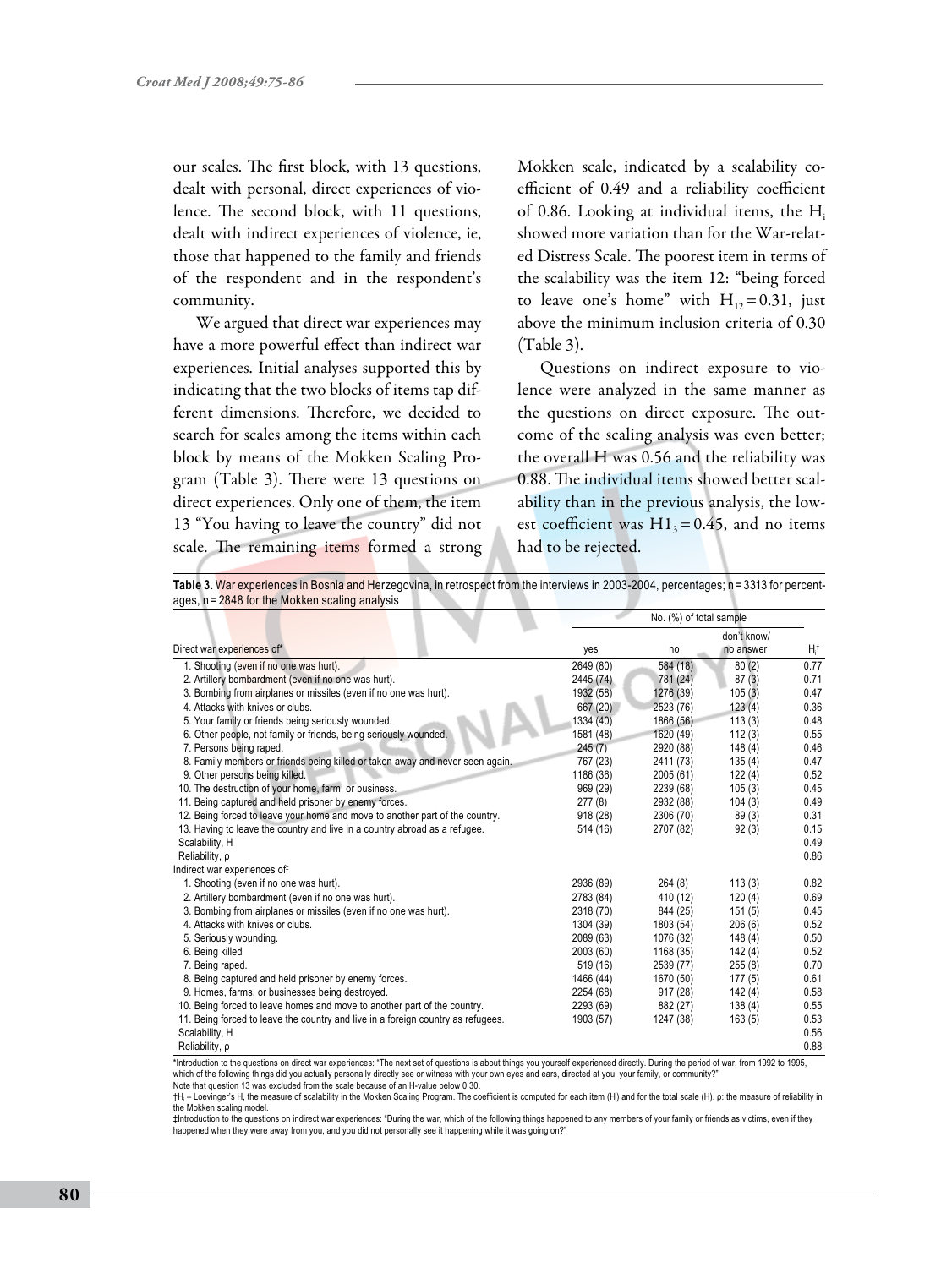These scaling analyses were the basis for constructing two summated scales for direct and indirect war experiences. The Direct War Experiences Scale had an almost normally shaped distribution, whereas the Indirect War Experiences Scale was left skewed, with higher percentages toward the high end of the scale. The two scale were positively correlated as expected  $(r = 0.57)$ .

#### *Other variables*

In addition to the two war experiences scales, the following explanatory variables or controls were included in the regression analyses: sex, age in years, age squared, four categories of ethnicity with Bosniacs as the reference category, indicator of ethnic heterogeneity, town or city location, years of education, indicators of social class, income, marital status, and the natural logarithm of household size.

The ethnic heterogeneity indicator assesses the ethnic heterogeneity of the neighborhood where the respondent had lived before the war. The value of "1" stands for a neighborhood with many members of different nationalities, and "0" for the remaining answers (some, a few, none). The town/city indicator is a collapsed version of the question about the population density of the place of residence (Table 1). The value of "1" stands for those who live in a town or city with a population of 10 000 or more, while "0" stands for those who live in smaller towns or villages. The respondents were asked two questions about education. In Table 1, results from the question on educational levels are presented, but the measure in the regression analyses are based on the other question about the total years of education ranging from 0 to 23.

Social class was defined as respondent's present or former occupation. The original 17 categories were collapsed into a set of 4 classes according to Erikson and Goldthorpe class schema (41). In addition, the fifth "class" consisted of respondents who have never had an occupation or who did not answer the question. The 5-category version is found in Table 1, but in the regression analysis, we only included a dummy variable distinguishing between the service class (value "1") and other class locations (value "0"). The dummy variable, where "1" stands for respondents living in a low income household and "0" for others, is based on the net monthly household income. Low monthly income is defined as an income of maximum KM 400. The dummy variable that distinguishes between the married and others was based on a question about marital status, reported in detail in Table 1.

# **Results**

The most frequent symptoms of distress were "A persistent sense of foreshortened future" (34%) and "Recurrent and bothersome thoughts or memories about a traumatic war related event" (31%) (Table 2).

In the first block of experience section, 80% of respondents reported that they had experienced shooting, and almost as many had experienced artillery bombardment. Around one in three persons reported to have experienced people being killed in the war and 7% had experienced or witnessed rape. Around 8% were captured and held prisoners by enemy forces. The percentages in the second block are generally much higher, but the possibilities for exaggeration or distortion of the actual events are greater for indirect experiences (eg, being told about an event through a long chain of persons) (Table 3).

In two multiple regression analyses, the relationship between the War-related Distress Scale and the war experience variables was examined, controlling for a range of other variables (Table 4). The multiple correlation coefficient  $(R^2)$  indicated that more than 20% of the variance in the War-related Distress Scale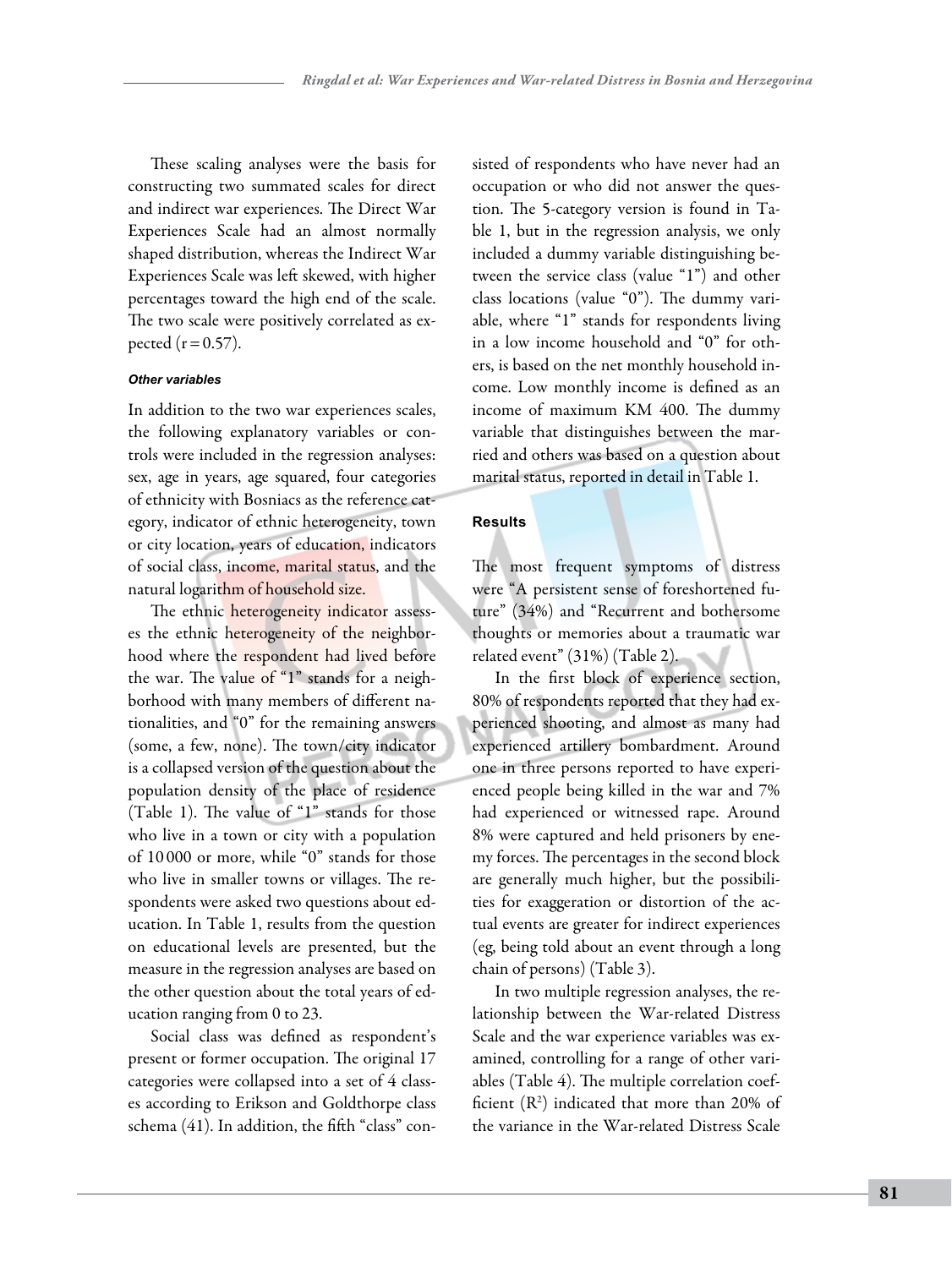|                                                                            | Ordinary regression analysis |       |       | Binary regression analysis |
|----------------------------------------------------------------------------|------------------------------|-------|-------|----------------------------|
| Variables                                                                  | B                            | S.e.  | P     | OR (95% CI)                |
| Regression constant                                                        | $-0.755$                     | 0.670 | 0.260 |                            |
| Female <sup>†</sup>                                                        | 0.599                        | 0.135 | 0.000 | 1.472 (1.115-1.943)        |
| Age in years                                                               | 0.043                        | 0.027 | 0.114 | 1.039 (0.983-1.097)        |
| Age squared                                                                | 0.000                        | 0.000 | 0.591 | 1.000 (0.999-1.000)        |
| Ethnicity:                                                                 |                              |       |       |                            |
| Bosniac (ref. category)                                                    | 0.000                        |       |       | $(1.000-)$                 |
| Croat                                                                      | $-0.737$                     | 0.177 | 0.000 | 0.520 (0.349-0.774)        |
| Serb                                                                       | $-0.259$                     | 0.160 | 0.106 | 0.831 (0.612-1.128)        |
| other                                                                      | $-0.073$                     | 0.338 | 0.828 | 1.573 (0.847-2.921)        |
| Ethnic heterogeneity <sup>#</sup>                                          | $-0.374$                     | 0.145 | 0.010 | 0.776 (0.584-1.031)        |
| Town, city >10,000§                                                        | 0.211                        | 0.148 | 0.155 | 1.104 (0.822-1.482)        |
| Years of education                                                         | $-0.093$                     | 0.025 | 0.000 | 0.947 (0.905-0.992)        |
| Service class <sup>1</sup>                                                 | 0.174                        | 0.188 | 0.356 | $0.885(0.596 - 1.313)$     |
| Low monthly household income**                                             | 0.738                        | 0.166 | 0.000 | 1.489 (1.101-2.014)        |
| Married <sup>tt</sup>                                                      | $-0.318$                     | 0.161 | 0.049 | 0.876 (0.637-1.205)        |
| Natural log of household size##                                            | 0.631                        | 0.157 | 0.000 | 1.525 (1.115-2.087)        |
| Direct War Experiences Scale <sup>§§</sup>                                 | 0.467                        | 0.028 | 0.000 | 1.452 (1.364-1.545)        |
| Indirect War Experiences Scale II                                          | $-0.016$                     | 0.026 | 0.533 | $0.965(0.907 - 1.026)$     |
| $R2$ , Nagelkerke pseudo $R2$ for binary regression analysis <sup>11</sup> | 0.217                        |       |       | 0.243                      |
| -2*Log likelihood***                                                       |                              |       |       | 1522.1                     |

**Table 4.** Ordinary least squares regression analysis of the War-Related Distress Scale and binary regression analysis of the threshold defined by 7 or more war experiences, n = 2371**\***

\*The dependent variable in the ordinary regression analysis is the War-Related Distress Scale with scores ranging from 0 to 15. The dependent variable in the binary regression analysis takes the value of "1" if the respondents score 7 or higher on the War-Related Distress Scale, and "0" for respondents with lower scores. B – ordinary (unstandardized) regression coefficient; S.e. – the standard error of B; *P* – probability value of the t ratio for B; OR – odds ratio; CI – confidence interval. †Female is a dummy variable that takes the value of "1" for women and "0" for men.

‡The ethnic heterogeneity indicator is based on a question about the neighborhood of the respondent before the war. It takes the value of 1 for those who lived in the neighborhood with many people of different nationalities, and 0 for the remaining answers (some, a few, none).

§The town/city dummy variable takes the value of "1" if the respondent at the time of the interview lived in a town or city with a population of 10 000 or more. Respondents living in smaller towns and villages are given the value of "0" on the dummy variable.

IIThe respondents were asked questions about the highest level of education completed and the years of education. In the regression analysis, years of education is used as a continuous variable.

¶This variable takes the value of "1" for respondents whose present or former main occupation is classified in the service class according to the Erikson and Goldthorpe class schema. The remaining respondents are given the value of "0". A more complete version of the variable is presented in Table 1.

\*\*The dummy variable takes the value of "1" for respondents belonging to a household with a monthly income of at most 400 KM, and "0" for others. A more detailed version of this variable is presented in Table 1.

††The dummy variable that takes the value of "1" for married persons, and "0" for others is based on a question about marital status more fully reported in Table 1.

‡‡The variable is the natural logarithm (base = e) of household size.

§§The scale of direct war experiences was developed in the Methods section. It has scores ranging from 0 to 12.

IIIIThe scale of indirect war experiences was developed in the Methods section. It has scores ranging from 0 to 11.

¶¶R2 – In ordinary regression analysis, the multiple correlation coefficient shows the proportion of the variance in the dependent variable that is explained by the explanatory variables in the model. In binary regression analysis, the R2 cannot be defined because the estimation method is based on maximum likelihood estimation. The Nagelkerke pseudo R2 is based on the proportional improvement in the -2 log likelihood statistic of the final model compared to a model without explanatory variables.

\*\*\*-2 log likelihood is the fit measure in the maximum likelihood estimation procedure used in the binary (logistic) regression analysis

was explained by the ordinary least squares regression model, whereas the Nagelkerke pseudo R-square was 0.24 in the binary (logistic) regression analysis. Women reported significantly more war-related distress than men  $(B=0.60, P<0.001)$ , and the odds for reporting a high level of war-related distress was almost 50% higher for women than for men. Both analyses showed a weakly positive, but not significant relationship between age and war-related distress.

The results for the ethnic categories were interpreted as differences from the reference category, the Bosniacs. All regression coefficients for ethnicity were negative, indicating

that Croats and Serbs scored lower than Bosniacs on the War-related Distress Scale, even after controlling for the measures of war experiences. For Serbs and Others, the differences are, however, not significant. The binary regression analysis gave similar results. The Croats were the only ethnic group that reported significantly lower levels of war-related distress than the Bosniacs. Looking at the zero-order relationship, the Bosniacs' mean War-related Distress Scale score was twice higher than that of the Croats, and the odds of reporting high War-related Distress Scale scores were almost 50% lower for Croats than for the Bosniacs. The main reason for this are much high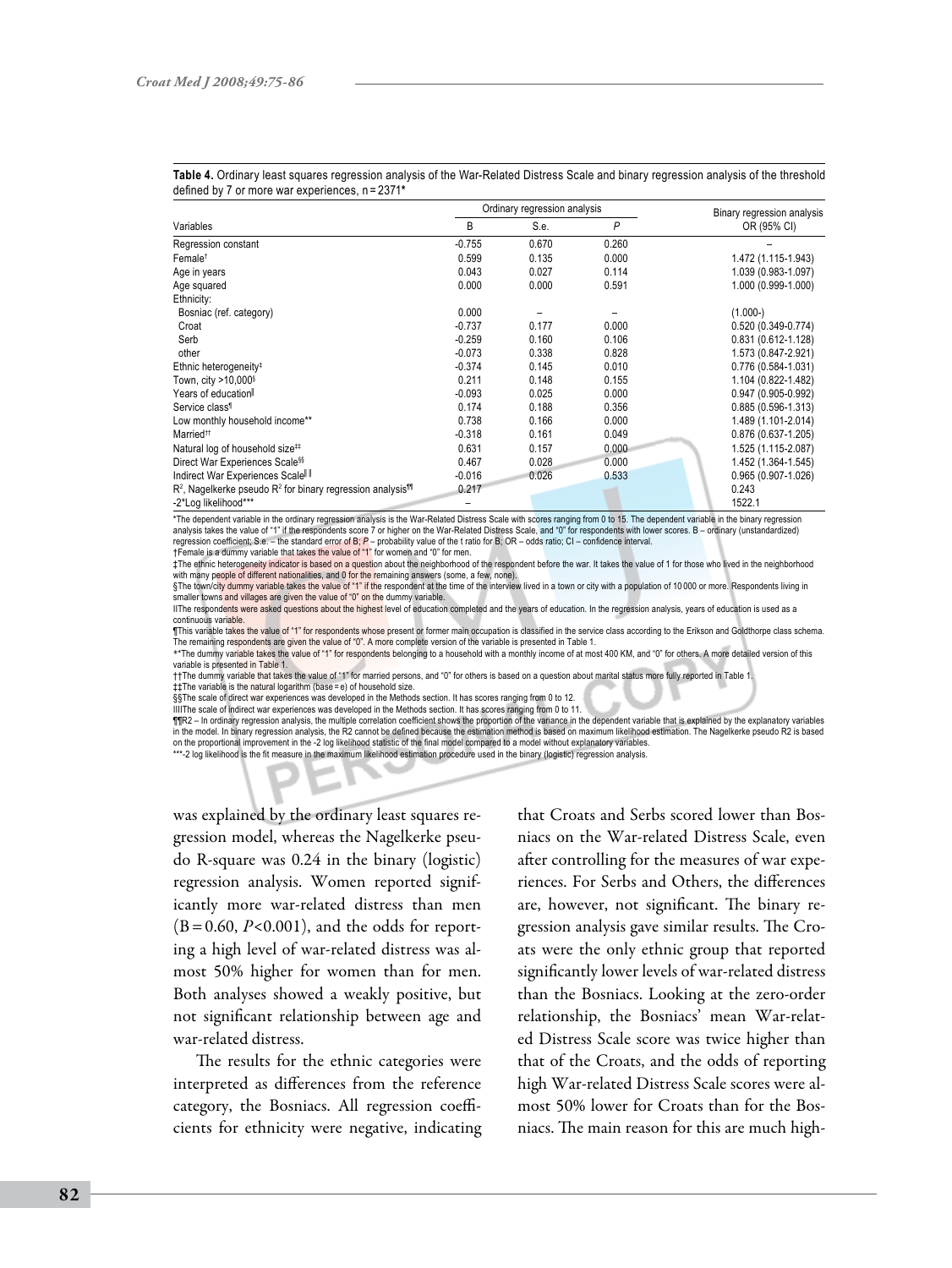er scores of the Bosniacs than the other ethnic groups on the two war experiences scales. For direct war experiences the mean score for Croats was 3.7, compared with 5.3 for the Bosniacs (*P*<0.001). This could be explained by the fact that the Bosniacs were the victims of war in Bosnia and Herzegovina to a larger extent than other nationalities.

The indicator of ethnic heterogeneity of neighborhoods before the war showed a negative and significant coefficient in the regression analysis. This shows that having lived in ethnically heterogenic neighborhoods may reduce the war-related distress. The binary regression analysis showed a similar tendency, but the effect was not significant. Living at present in an urban setting seems to be irrelevant to experiencing war-related distress.

Among the socioeconomic indicators, social class was not found to have any effect when controlling for the two other socioeconomic indicators in any of the analyses. Both education level and low income are related to war-related distress. Ten years of education decreased the war-related distress score for about 1 point. Persons with low reported income had 0.6 point higher war-related distress score than others. Both these coefficients were significant beyond any conventional level. The binary regression analysis showed quite similar results.

Married persons scored slightly lower than the unmarried on the War-related Distress Scale, but this effect did not show up in the binary regression analysis. Household size was positively and significantly related to war-related distress in both analyses.

Our main explanatory variables were the two scales of direct and indirect war experiences. Only direct experiences seem to be important for war-related distress. One point increase in the Direct War Experiences Scale raised the War-related Distress Scale score by just below 0.5 points, which means that the

maximum effect, contrasting those with no exposure to violence with those maximum exposed, is more than 5 points. Indirect exposure to violence had no effect at all on war-related distress  $(B = -0.02, P < 0.600)$ . In the binary regression analysis, the model predicted that one extra point on the direct war experience scale would increase the odds on having seven or more symptoms with 45%. Those with the maximum score on the Direct War Experiences Scale were expected to have more than 80 times higher odds of having 7 or more traumas than those scoring zero on the Direct War Experience Scale.

# **Discussion**

On average, the respondents reported 2.4 of the 15 possible war-related distress symptoms. About 13% exceeded the threshold of seven or more symptoms, while almost half of the respondents did not report any war-related distress symptoms. Although war-related distress is known to diminish as a function of time (29), there are still a substantial number of people in Bosnia and Herzegovina who suffer from various degrees of war-related distress.

Our first hypothesis, that war experiences have an effect on war-related distress even eight years after the end of the war, was clearly supported by our study. This finding is consistent with other studies (13-15).

Our second hypothesis, that direct war experiences have a stronger effect on war-related distress than indirect war experiences, was also supported. In fact, indirect war-experiences showed no effect on war-related distress at all. This is consistent with a study in Croatia (26). Also, a cross-sectional survey on 1358 war survivors who had experienced at least one warrelated stressor (combat, torture, internal displacement, refugee experience, siege, and/or aerial bombardment) showed findings consistent with ours (25). The study included four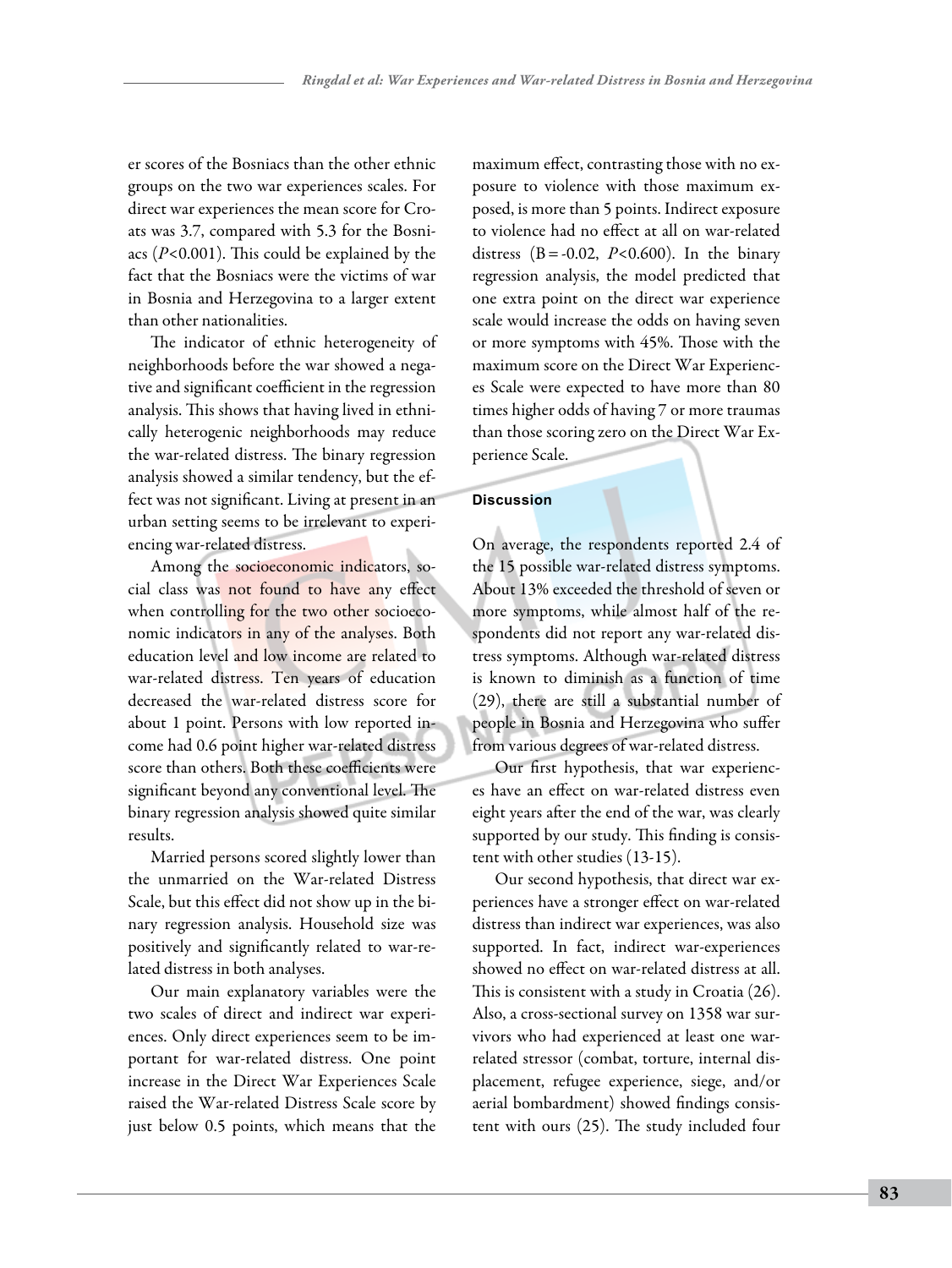sites in the former Yugoslavia: Belgrade in Serbia, Rijeka in Croatia, Sarajevo in Bosnia and Herzegovina, and Banja Luka in the Republic of Srpska, Bosnia and Herzegovina. Control groups at two study sites, with no direct exposure to war-related distress (Banja Luka and Rijeka), were matched with survivors on sex, age, and education. They found that survivors had higher rates of war-related distress, compared with the controls. Fear of threat to safety and loss of control over life appeared to be the most important mediating factors in warrelated distress.

According to our third hypothesis, social support would buffer war-related distress. A large review indicates that social support from friends, family members, community, and spiritual leaders, provides protection against adverse psychological outcomes in civil wars (29). In the Croatian study, social support was reported to affect war-related distress, although not all forms of social support turned out to be beneficial for mental health (26). People with close personal relationships were no better off than others. On the other hand, frequent participation in social activities was beneficial for reducing distress, showing the strength of weak ties (42).

Our study showed a weak support for the first indicator; married persons scored slightly lower than unmarried on the War-related Distress Scale. For the second indicator of social support, the results were contradictory to our expectations; household size was positively and significantly related to war-related distress. Both these findings are consistent with the Croatian study. Their interpretation of the latter finding is that large households, instead of being a source of support, may be a burden in the economic sense or just by overcrowding the dwelling. Further more, the larger the household, the greater the chances that persons close to you have been hurt in the war. Other aspects of social support, such as participation in social activities, were not included in our study.

Comparing studies on war experiences and war-related distress is problematic due to differences in sample designs, main variables, time since the traumatic events, and different war circumstances. Different methods of data collection, such as use of interviews instead of questionnaires, may also make the comparison problematic. For instance, higher rates of PTSD among war veterans have been found if structured clinical interviews rather than selfreport measures were utilized (43). Since our study is based on a survey and not on clinical interviews, we cannot exclude the possibility that the respondents have underreported their war-related distress experiences and thus contributed to an underestimation of war-related distress.

Another inevitable methodological shortcoming of our study is the cross-sectional design with retrospective information on war experiences from about eight years after the war. Recall and subjectivity bias increase with the lapse of time between the event and the time of measurement.

Furthermore, our study shares the weakness of most of the studies by not covering important control variables about the respondents' earlier history, such as childhood experiences and mental health. Earlier research has, however, shown that factors related to traumatic events and environmental conditions after the events (level of social support, presence of life stressors) emerged as stronger predictors of PTSD development than did pre-trauma factors (44). There may also be unobserved postwar factors that may have influenced the responses on the war-related distress.

The main strength of our study is the unique representative sample of more than 3000 respondents in Bosnia and Herzegovina, which allows statistical generalizations to the population. In this sense, our study is superior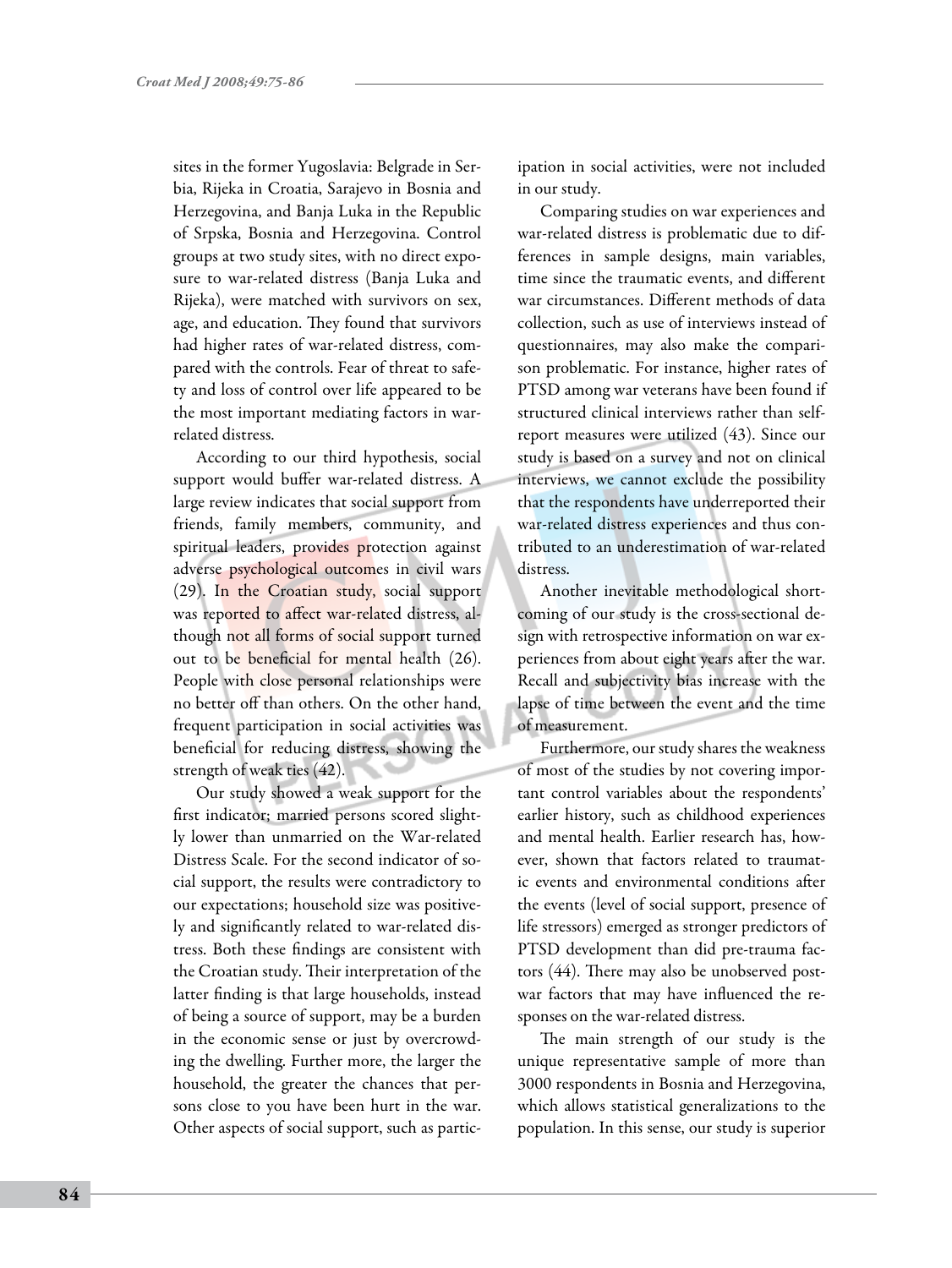to the studies based on small samples or samples from particular areas which cannot make such generalizations.

According to our findings, more than a half of the people in Bosnia and Herzegovina still suffer from various degrees of war-related distress, and quite a few reported many symptoms (7 or more, 13%; 10 or more, 6%). Such a high number of symptoms may indicate the presence of PSTD, which requires psychological/psychiatric treatment and follow-up for many years to come.

Our study shows that there is still a need for psychological, medical, and social follow-up services for the war victims and their families. It is worth noticing, however, that almost a half of the respondents did not report any war-related distress symptoms, which shows the resilience of the population. Thus, future research should investigate why some victims seem to overcome war-related distress, whereas in others the symptoms persist over many years.

#### **Acknowledgments**

The South-East European Social Survey Project was founded by The Research Council of Norway within the South-Eastern Europe Programme, grant No. 144826/ S30. We also gratefully acknowledge Professor Sabrina P. Ramet for valuable comments.

#### **References**

- 1 Nilsen KA. Death toll in Bosnian war was 102,000. Available from: *[http://www.freerepublic.com/focus/f-news/1291965/](http://www.freerepublic.com/focus/f-news/1291965/posts) [posts](http://www.freerepublic.com/focus/f-news/1291965/posts)*. Accessed: November 6 2007.
- Research and Documentation Center Sarajevo. The status of database by the centers: April 2004 - January 2007. Available from: *[http://www.idc.org.ba/aboutus/Overview\\_of\\_jobs\\_](http://www.idc.org.ba/aboutus/Overview_of_jobs_according_to_%20centers.htm) [according\\_to\\_%20centers.htm](http://www.idc.org.ba/aboutus/Overview_of_jobs_according_to_%20centers.htm)*. Accessed: November 6 2007.
- Simons M. Court declares Bosnia killings were genocide. New York Times 2007 Feb 27. Available from: *[http://www.](http://www.nytimes.com/2007/02/27/world/europe/27hague.html?_r=1&partner=rssnyt&emc=rss&oref=slogin) [nytimes.com/2007/02/27/world/europe/27hague.html?\\_](http://www.nytimes.com/2007/02/27/world/europe/27hague.html?_r=1&partner=rssnyt&emc=rss&oref=slogin) [r=1&partner=rssnyt&emc=rss&oref=slogin](http://www.nytimes.com/2007/02/27/world/europe/27hague.html?_r=1&partner=rssnyt&emc=rss&oref=slogin)*. Accessed: November 6 2007.
- 4 Wikipedia. Srebrenica massacre. Available from: *[http://en.](http://en.wikipedia.org/wiki/Srebrenica_massacre)  [wikipedia.org/wiki/Srebrenica\\_massacre](http://en.wikipedia.org/wiki/Srebrenica_massacre)*. Accessed: November 6 2007.
- 5 World Bank. Bosnia and Herzegovina. Post-conflict reconstruction and the transition to a market economy. An OED evaluation of World Bank support. Washington (DC): The World Bank; 2004.
- Nelson BS. Post-war trauma and reconciliation in Bosnia-Herzegovina: observations, experiences, and recommen-

dations for marriage and family therapy. Am J Fam Ther. 2003;31:305-16. [doi:10.1080/01926180390201990](http://dx.doi.org/10.1080/01926180390201990)

- 7 Ramet SP. The three Yugoslavias: state-building and legitimation, 1918-2005. Washington (DC): Woodrow Wilson Center Press; 2006.
- 8 American Psychiatric Association. Diagnostic and statistical manual of mental disorders. 4th ed. Washington DC. 1994.
- 9 Marinic I, Supek F, Kovacic Z, Rukavina L, Jendricko T, Kozaric-Kovacic D. Posttraumatic stress disorder: diagnostic data analysis by data mining methodology. Croat Med J. 2007;48:185-97[. Medline:17436383](http://www.ncbi.nlm.nih.gov/sites/entrez?cmd=Retrieve&db=PubMed&list_uids=17436383&dopt=Abstrac)
- 10 Sambunjak D. Posttraumatic stress disorder and Croatian Medical Journal: still not the time for a wrap-up. Croat Med J. 2007;48:130-2.
- 11 Momartin S, Silove D, Manicavasagar V, Steel Z. Dimensions of trauma associated with posttraumatic stress disorder (PTSD) caseness, severity and functional impairment: a study of Bosnian refugees resettled in Australia. Soc Sci Med. 2003;57:775-81[. Medline:12850105](http://www.ncbi.nlm.nih.gov/sites/entrez?cmd=Retrieve&db=PubMed&list_uids=12850105&dopt=Abstrac) [doi:10.1016/S0277-](http://dx.doi.org/10.1016/S0277-9536(02)00452-5) [9536\(02\)00452-5](http://dx.doi.org/10.1016/S0277-9536(02)00452-5)
- 12 Owens GP, Baker DG, Kasckow J, Ciesla JA, Mohamed S. Review of assessment and treatment of PTSD among elderly American armed forces veterans. Int J Geriatr Psychiatry. 2005;20:1118-30[. Medline:16315160](http://www.ncbi.nlm.nih.gov/sites/entrez?cmd=Retrieve&db=PubMed&list_uids=16315160&dopt=Abstrac) [doi:10.1002/gps.](http://dx.doi.org/10.1002/gps.1408) [1408](http://dx.doi.org/10.1002/gps.1408)
- 13 Klaric M, Klaric B, Stevanovic A, Grkovic J, Jonovska S. Psychological consequences of war trauma and postwar social stressors in women in Bosnia and Herzegovina. Croat Med J. 2007;48:167-76[. Medline:17436381](http://www.ncbi.nlm.nih.gov/sites/entrez?cmd=Retrieve&db=PubMed&list_uids=17436381&dopt=Abstrac)
- 14 Hasanovic M, Sinanovic O, Pavlovic S. Acculturation and psychological problems of adolescents from Bosnia and Herzegovina during exile and repatriation. Croat Med J. 2005;46:105-15[. Medline:15726684](http://www.ncbi.nlm.nih.gov/sites/entrez?cmd=Retrieve&db=PubMed&list_uids=15726684&dopt=Abstrac)
- 15 Kozaric-Kovacic D, Kocijan-Hercigonja D, Jambrosic A. Psychiatric help to psychotraumatized persons during and after war in Croatia. Croat Med J. 2002;43:221-8. [Medline:11885051](http://www.ncbi.nlm.nih.gov/sites/entrez?cmd=Retrieve&db=PubMed&list_uids=11885051&dopt=Abstrac)
- 16 de Jong JT, Komproe IH, Van Ommeren M, El Masri M, Araya M, Khaled N, et al. Lifetime events and posttraumatic stress disorder in 4 postconflict settings. JAMA. 2001;286:555-62. [Medline:11476657](http://www.ncbi.nlm.nih.gov/sites/entrez?cmd=Retrieve&db=PubMed&list_uids=11476657&dopt=Abstrac) [doi:10.1001/jama.286.5.555](http://dx.doi.org/10.1001/jama.286.5.555)
- 17 Green BL, Goodman LA, Krupnick JL, Corcoran CB, Petty RM, Stockton P, et al. Outcomes of single versus multiple trauma exposure in a screening sample. J Trauma Stress. 2000;13:271-86. [Medline:10838675](http://www.ncbi.nlm.nih.gov/sites/entrez?cmd=Retrieve&db=PubMed&list_uids=10838675&dopt=Abstrac) [doi:10.1023/](http://dx.doi.org/10.1023/A%3A1007758711939) [A:1007758711939](http://dx.doi.org/10.1023/A%3A1007758711939)
- 18 Hollifield M, Warner TD, Lian N, Krakow B, Jenkins JH, Kesler J, et al. Measuring trauma and health status in refugees: a critical review. JAMA. 2002;288:611-21. [Medline:12150673](http://www.ncbi.nlm.nih.gov/sites/entrez?cmd=Retrieve&db=PubMed&list_uids=12150673&dopt=Abstrac) [doi:10.1001/jama.288.5.611](http://dx.doi.org/10.1001/jama.288.5.611)
- 19 Lopes Cardozo B, Vergara A, Agani F, Gotway CA. Mental health, social functioning, and attitudes of Kosovar Albanians following the war in Kosovo. JAMA. 2000;284:569-77. [Medline:10918702](http://www.ncbi.nlm.nih.gov/sites/entrez?cmd=Retrieve&db=PubMed&list_uids=10918702&dopt=Abstrac) [doi:10.1001/jama.284.5.569](http://dx.doi.org/10.1001/jama.284.5.569)
- 20 Durakovic-Belko E, Kulenovic A, Dapic R. Determinants of posttraumatic adjustment in adolescents from Sarajevo who experienced war. J Clin Psychol. 2003;59:27-40. [Medline:12508329](http://www.ncbi.nlm.nih.gov/sites/entrez?cmd=Retrieve&db=PubMed&list_uids=12508329&dopt=Abstrac) [doi:10.1002/jclp.10115](http://dx.doi.org/10.1002/jclp.10115)
- 21 Breslau N, Kessler RC, Chilcoat HD, Schultz LR, Davis GC, Andreski P. Trauma and posttraumatic stress disorder in the community: the 1996 Detroit Area Survey of Trauma. Arch Gen Psychiatry. 1998;55:626-32. [Medline:9672053](http://www.ncbi.nlm.nih.gov/sites/entrez?cmd=Retrieve&db=PubMed&list_uids=9672053&dopt=Abstrac) [doi:10.1001/archpsyc.55.7.626](http://dx.doi.org/10.1001/archpsyc.55.7.626)